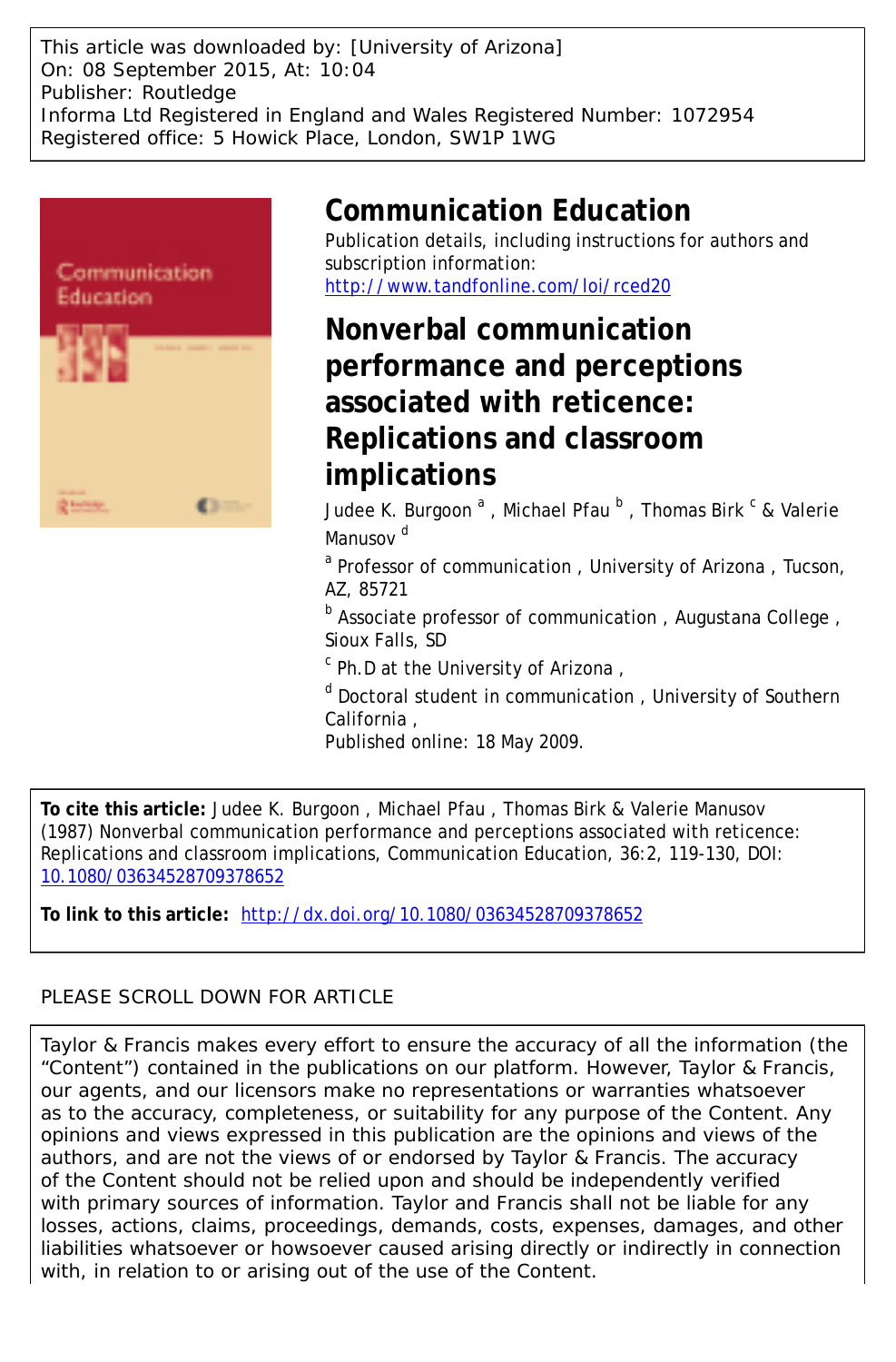This article may be used for research, teaching, and private study purposes. Any substantial or systematic reproduction, redistribution, reselling, loan, sub-licensing, systematic supply, or distribution in any form to anyone is expressly forbidden. Terms & Conditions of access and use can be found at [http://www.tandfonline.com/page/](http://www.tandfonline.com/page/terms-and-conditions) [terms-and-conditions](http://www.tandfonline.com/page/terms-and-conditions)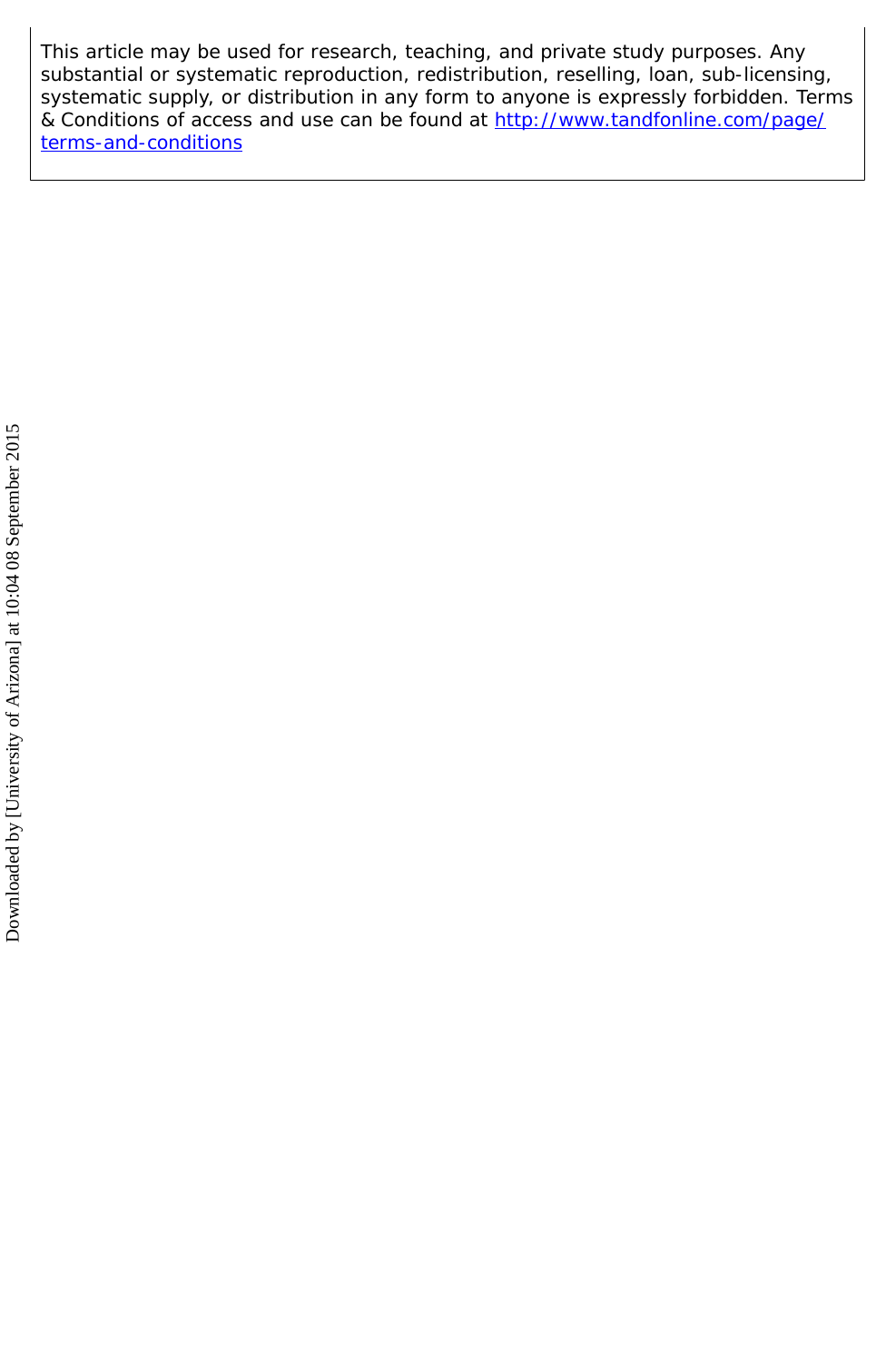# **NONVERBAL COMMUNICATION PERFORMANCE AND PERCEPTIONS ASSOCIATED WITH RETICENCE: REPLICATIONS AND CLASSROOM IMPLICATIONS Judee K. Burgoon Michael Pfau Thomas Birk Valerie Manusov**

Three decades of research on such reticence-related constructs as stage fright (Clevenger, 1959), communication apprehension (McCroskey, 1970, 1977, 1978), predispositions toward verbal behavior (Mortensen, Lustig & Arntson, 1980), reticence (Phillips, 1968,1984; Phillips & Metzger, 1973), speech anxiety (Mulac & Sherman, 1974, 1975), and unwillingness to communicate (Burgoon, 1976b) have fostered the widespread impression that communication reticence is a seriously dysfunctional syndrome.<sup>1</sup> As expressed by Siegman (1978, p. 213), "... the effects of anxiety on speech can only be of a disrupting and disorganizing nature." Indeed, an abundance of evidence has demonstrated that communication reticence can negatively affect everything from teachers' expectations of student performance (McCroskey & Daly, 1976), classroom seating and instructional preferences (Burgoon, 1976a; McCroskey & McVetta, 1978), actual classroom performance (Powers & Smythe, 1980; Scott & Wheeless, 1977), occupational choice and job attitudes (Daly & McCroskey, 1975; McCroskey & Richmond, 1979) to expectations and perceptions of others while communicating (Andersen & Coussoule, 1980), perceived attractiveness and leadership potential (McCroskey, Daly, Richmond & Cox, 1975; McKinney, 1982), and possibly even dating patterns (McCroskey & Sheahan, 1978; Parks, Dindia, Adams, Berlin & Larson, 1980; Prisbell, 1982). Moreover, concern over this syndrome has been stimulated by its pervasiveness. Estimates are that between ten and twenty percent of college students and at least twenty percent of the elementary school population suffer from communication apprehension serious enough to require treatment (Harris, 1980; McCroskey, 1972).

The negative consequences notwithstanding, there is some reason to question whether reticence is as constantly manifest and debilitating as has been thought. In one of the few efforts to look at multiple nonverbal indicators of reticence, Burgoon and Koper (1984) conducted two studies of the actual nonverbal cues exhibited by reticents under varying levels of stress and the perceptions of those behaviors by dyadic partners. Although they found a consistent nonverbal behavior pattern associated with reticence, as predicted, the correlations in the less stressful conditions were sufficiently modest to suggest that the reticent's communication style did not

COMMUNICATION EDUCATION, Volume 36, April 1987

*Judee Burgoon* is professor of communication at the University of Arizona, Tucson, AZ 85721. *Michael Pfau* is associate professor of communication at Augustana College, Sioux Falls, SD and is completing his Ph.D. at the University of Arizona, as is *Thomas Birk. Valerie Manusov* is a doctoral student in communication at the University of Southern California. The first study reported here was conducted by Burgoon and Manusov. The second study was conducted by Burgoon, Pfau and Birk.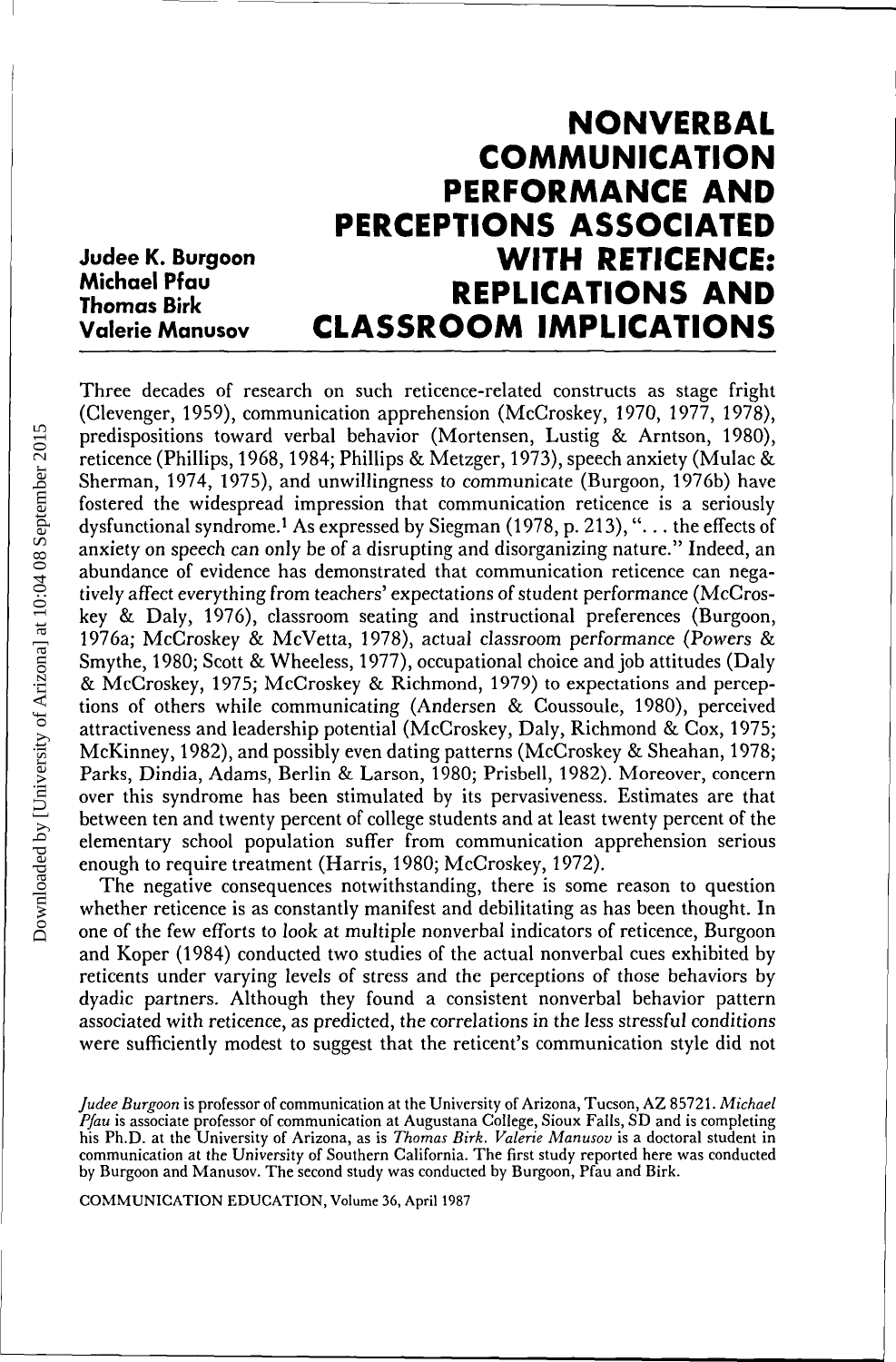call serious attention to itself. One reticent subgroup—those who hold negative attitudes toward communication—in particular showed few noticeable behavioral manifestations. Moreover, in the case of interactions with friends, more positive evaluations were assigned to the behavior of reticents than to nonreticents.

These findings challenge two longstanding assumptions: (1) that communication reticence routinely produces pronounced behavioral manifestations during communicative performance, and (2) that the reticent's communication style is both noticed and evaluated unfavorably by observers or interaction partners. To the extent that reticence fails to produce a detectable and sizable impact on actual communication behavior, the communication performance may not be the mediating agent accounting for negative consequences. As Mulac and Wiemann (1984, p. 107) note, "the speaker's experienced anxiety is consequential only to the extent that the audience perceives that anxiety and makes attributions about the speaker based on those assumptions." If reticent behaviors go unnoticed by others, if reticents are successful at masking their symptoms, or if others do not denigrate such performances, the severity of the syndrome may be overstated. This has important implications for the extent to which remediation is attempted in communication courses and how that remediation is approached in the classroom.

The current two studies were undertaken to replicate and extend the Burgoon and Koper (1984) findings with these objectives in mind: to determine if the same profile of nonverbal behaviors would continue to appear in new contexts varying in degrees of stress and familiarity, to provide more knowledge about the evaluations and relational meanings people attach to the nonverbal communication style of reticents (the Burgoon and Koper effort being the first to consider the relational interpretations assigned to reticents' communication), and to expand the range of behaviors under consideration beyond kinesics to include vocalic and proxemic behaviors. Although the Burgoon and Koper (1984) studies were improvements over past efforts in looking at several behaviors simultaneously, the omission of many critical behaviors left open, the question of whether results were attributable to the nonverbal behaviors that weren't measured.

Regarding the first question of impaired *communication performance,* evidence on verbal behavior reveals demonstrable anxiety and avoidance: reticents speak less often and for shorter durations (Burgoon, 1976a, 1976b; Cheek & Buss, 1981; Fenton & Hopf, 1976; Jordan & Powers, 1978; Knapp, Hart & Dennis, 1974; Lerea, 1956; Lustig, 1974, 1980; Lustig & Grove, 1975; McCroskey, 1976; Mortensen & Arntson, 1974; Murray, 1971; Paivio & Lambert, 1959; Wells & Lashbrook, 1970). Their language also tends to be less comprehensible, less immediate, and less intense (Burgoon & Hale, 1983; Conville, 1974; Freimuth, 1976).

However, less is known about the nonverbal profile. Self-report data and descriptions of how reticents "behave" nonverbally (e.g., Clevenger, 1959; Daly, 1978; Gilkinson, 1942; McCroskey, 1976; Phillips, 1968) outstrip actual empirical confirmation of those behaviors. Based on a review of a variety of anxiety-related literature, not all of it concerned with the reticence syndrome, Burgoon and Koper (1984) advanced as propositions that reticents (1) exhibit more negative forms of arousal (e.g., anxiety leakage, tension, and unpleasant affect) and fewer forms of positive arousal (e.g., enthusiasm, expressiveness and, animation) and (2) that their nonverbal patterns express relational messages of detachment, nonimmediacy, nonintimacy, dissimilarity, nonassertiveness, submissiveness, noncomposure, and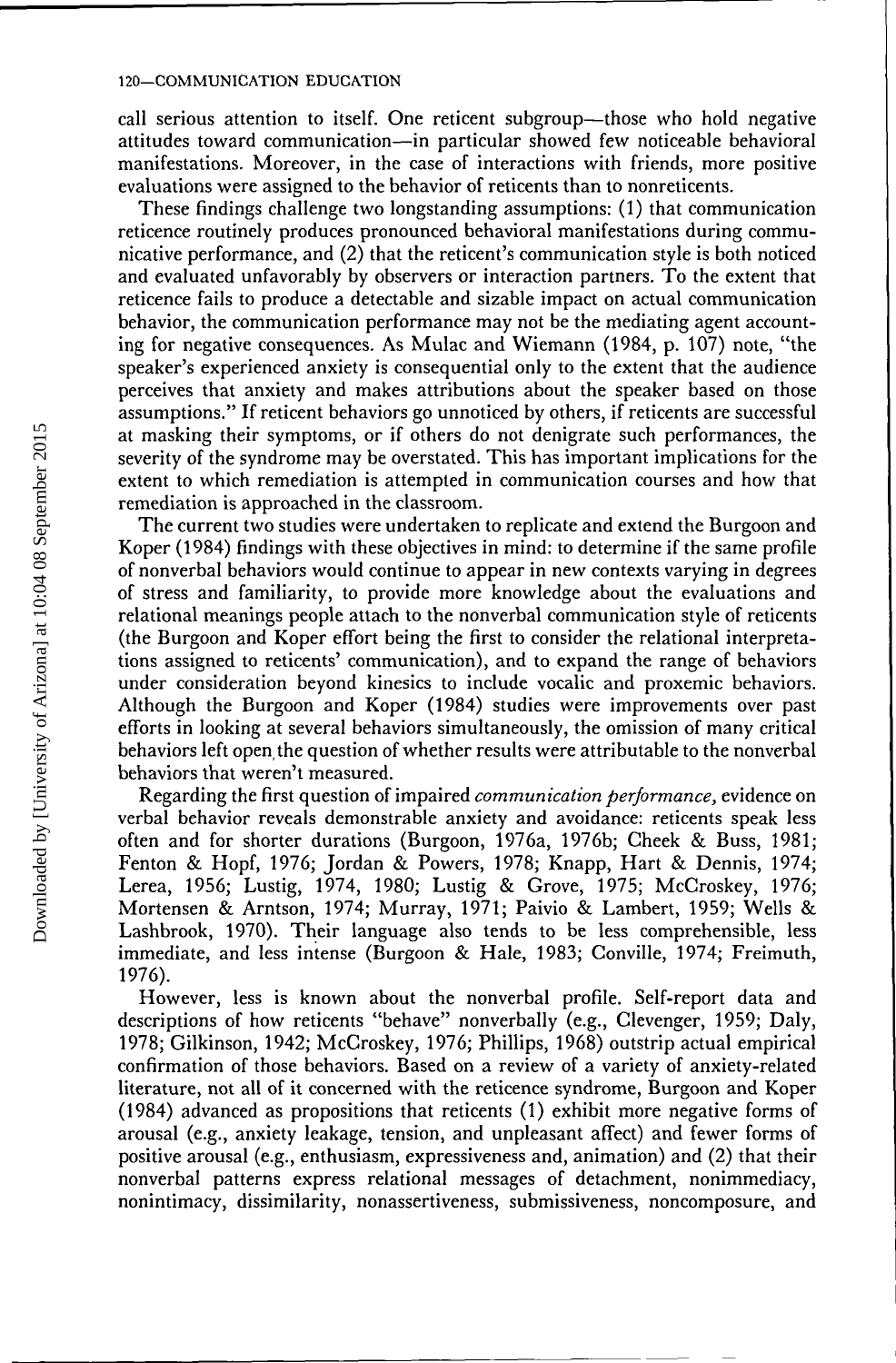nonreceptivity. Ratings by trained observers of several kinesic behaviors largely supported the hypotheses: reticents displayed more bodily tension, self-touching, postural rigidity, protective behaviors such as body blocking and face covering, leaning away, gaze aversion, and indirect head orientation and less facial pleasantness, nodding, and animation. The behavioral patterns were more pronounced as stress increased. Other research on communication anxiety (e.g., Behnke, Beatty & Kitchens, 1978; Burgoon & Burgoon, 1974; Gilkinson & Knower, 1940) has likewise produced evidence of more body tension and constrained posture, more trembling, and more fidgeting.

Research on vocal correlates is more spotty, but if inferences can be drawn from findings related to situational and chronic anxiety, social withdrawal, and introversion, then communication reticence should produce more nonfluencies (Freimuth, 1976; Hunter, 1935; Knapp, Hart & Dennis, 1974; Lerea, 1956; Levin, Baldwin, Gallwey & Paivio, 1960; Mahl, 1959; Siegman & Pope, 1965), higher pitch levels (Scherer, 1972), and less vocal variety (Argyle, 1967; Lerea, 1956; McCroskey, 1976).

Regarding the second issue of *perceptions* of reticent communication, knowledge of how others receive, interpret, and evaluate the reticent's actual communication behavior is likewise limited. On the one hand, McCroskey (1978, p. 197) has advanced the proposition that "as a result of their oral communication behavior, high oral communication apprehensives are perceived less positively by others than are less apprehensive people." Research has demonstrated that reticents are sometimes seen as less trustworthy, competent, dynamic, socially attractive, and physically attractive, and as more tense, uncomposed, and nondominant (Fenton & Hopf, 1976; McCroskey et al., 1975; McCroskey & Richmond, 1976; Porter, 1982; Mulac & Sherman, 1975; Quiggins, 1972; Wissmiller & Merker, 1976). But these findings have not been consistent within and across studies and contexts (see, e.g., McCroskey, 1977). Moreover, the finding that observers are able to detect only a fraction of the reticence experienced by a communicator (Clevenger, 1959; Dickens & Parker, 1951; McCroskey, 1984; Williams, 1950) casts doubt as to whether reticence always translates into highly noticeable communication manifestations. Finally, it has been claimed and documented that reticence is often less evident and debilitating in informal, nonpublic, nonevaluative, and nonstressful circumstances (Burgoon, 1976a; Parks, 1980; Phillips & Metzger, 1973; Porter, 1981; Richmond, 1978; Sorenson & McCroskey, 1977). This conclusion is bolstered by Burgoon and Koper's (1984) finding that only strangers rated reticents as less attractive and credible and attributed negative relational meanings to their behavior, while friends actually assigned more favorable evaluations to the behavior of reticents as compared to nonreticents.

These mixed findings argue for further research that combines direct observations of multiple nonverbal behaviors with receiver perceptions of those behaviors. The two studies reported here measured a wide range of kinesic, proxemic, and vocalic behaviors under conditions that permitted further examination of the relative effects of stress and familiarity on performance and perceptions. The first study, which had as its primary objective examining persuasive strategies used in interpersonal contexts, involved a videotaped dyadic advocacy/decision-making task similar to Study One in Burgoon and Koper (1984) and as such, should have been less stressful than the second, which required subjects to present a videotaped public speech in class. The first study produced relational communication interpretations from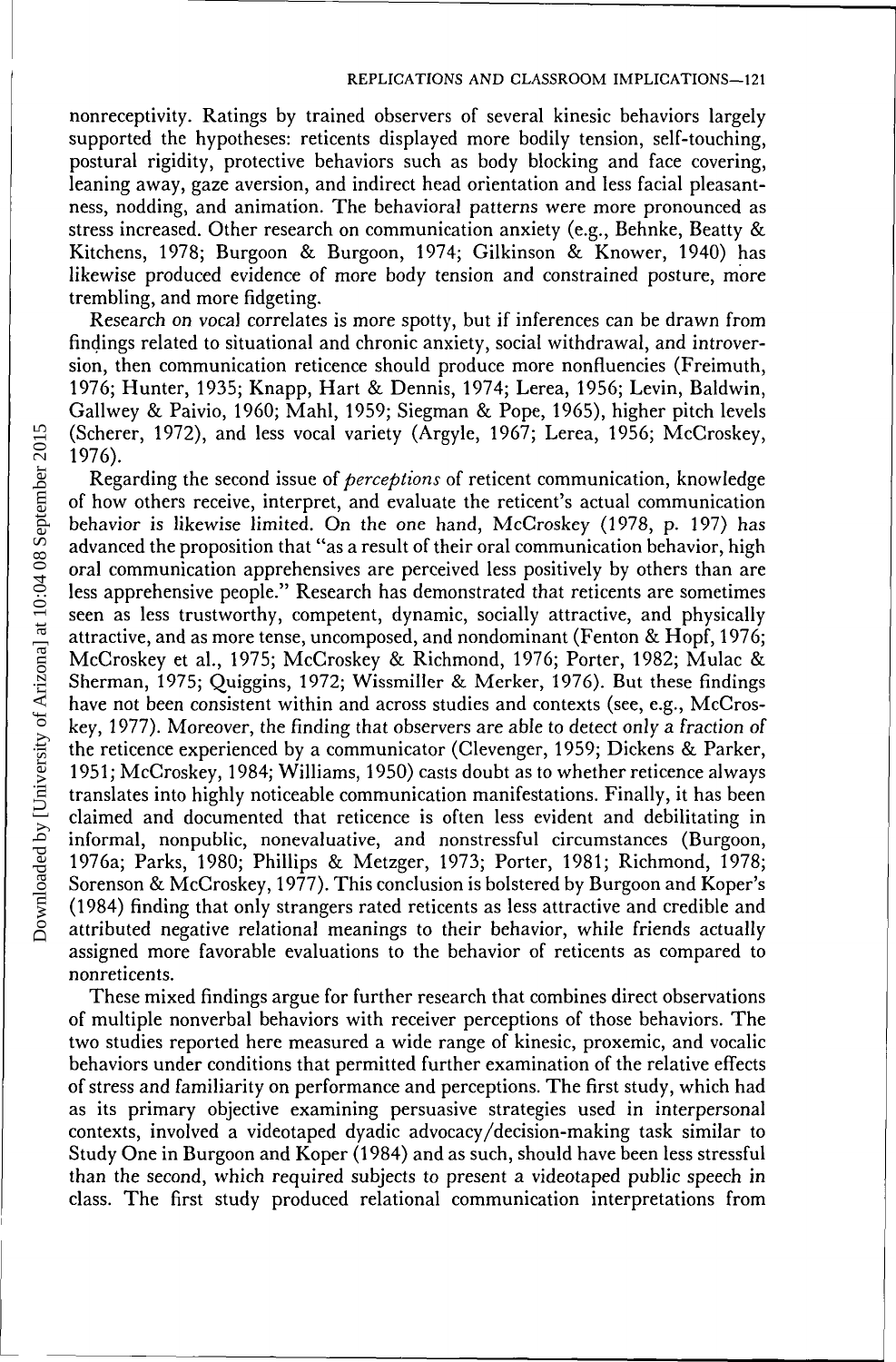strangers; the second produced credibility ratings from acquainted classmates. The general hypotheses tested were that (1) nonverbal manifestations of anxiety, tension, avoidance, nonimmediacy, nonexpressiveness, and negative affect would increase as reticence increased, (2) the reticent's communication would be interpreted as expressing less relational intimacy/similarity, less immediacy, less dominance, and more negative arousal/noncomposure, and (3) credibility ratings would decline as reticence increased.

# **STUDY ONE**

# **METHOD**

# *Subjects*

Subjects  $(N=110)$  were undergraduate students enrolled in an introductory communication course at a large midwestern university who received extra credit for their participation.

# *Procedure*

Upon arrival at the observation site, participants completed a battery of scales including the reticence measures, a rationality scale (used for another purpose), and demographic questions, and were randomly paired with another student from a different class. The pair was then given a description of a hypothetical teaching position, a description of the school board's past failures to satisfy affirmative action guidelines, and background information on two applicants for the job—a married male with a family and a single female. Subjects were randomly assigned to advocate one of the two candidates and told their task was to persuade their discussion partner to change allegiances to their candidate by the end of a ten minute discussion period. The interactions were videotaped and each dyad was asked to state a consensus choice at the end of the interaction.

The credentials of the two candidates were pretested for balance and desirability in qualifications and modified to achieve equality. The choice of an affirmative action issue and the counterbalancing of gender and marital status were intended to motivate involvement in the topic.

Following the discussion, participants were separated to complete dependent measures rating the preceding interaction, their partner's persuasiveness, their private opinion as to who should really have been hired, and the perceived relational messages of their partner. The nonverbal behaviors were subsequently coded by trained raters.

## *Reticence and relational measures*

Reticence was measured with the Unwillingness to Communicate Scale (UCS) (Burgoon, 1976b), a 26-item Likert-type measure consisting of two dimensions: approach-avoidance (AA), which reflects a person's tendency to participate or avoid and fear interpersonal and group interactions, and reward (R), which reflects whether a person has positive or negative attitudes about the truthfulness, spontaneity, and value of communication. Coefficient alpha reliabilities were .89 and .75 for the two respective dimensions.

Relational communication was measured by a four-dimensional version of a Likert-type scale developed by Burgoon and Hale (1981,1987) to tap perceptions of twelve relational themes. The four clusters of themes and their respective reliabilities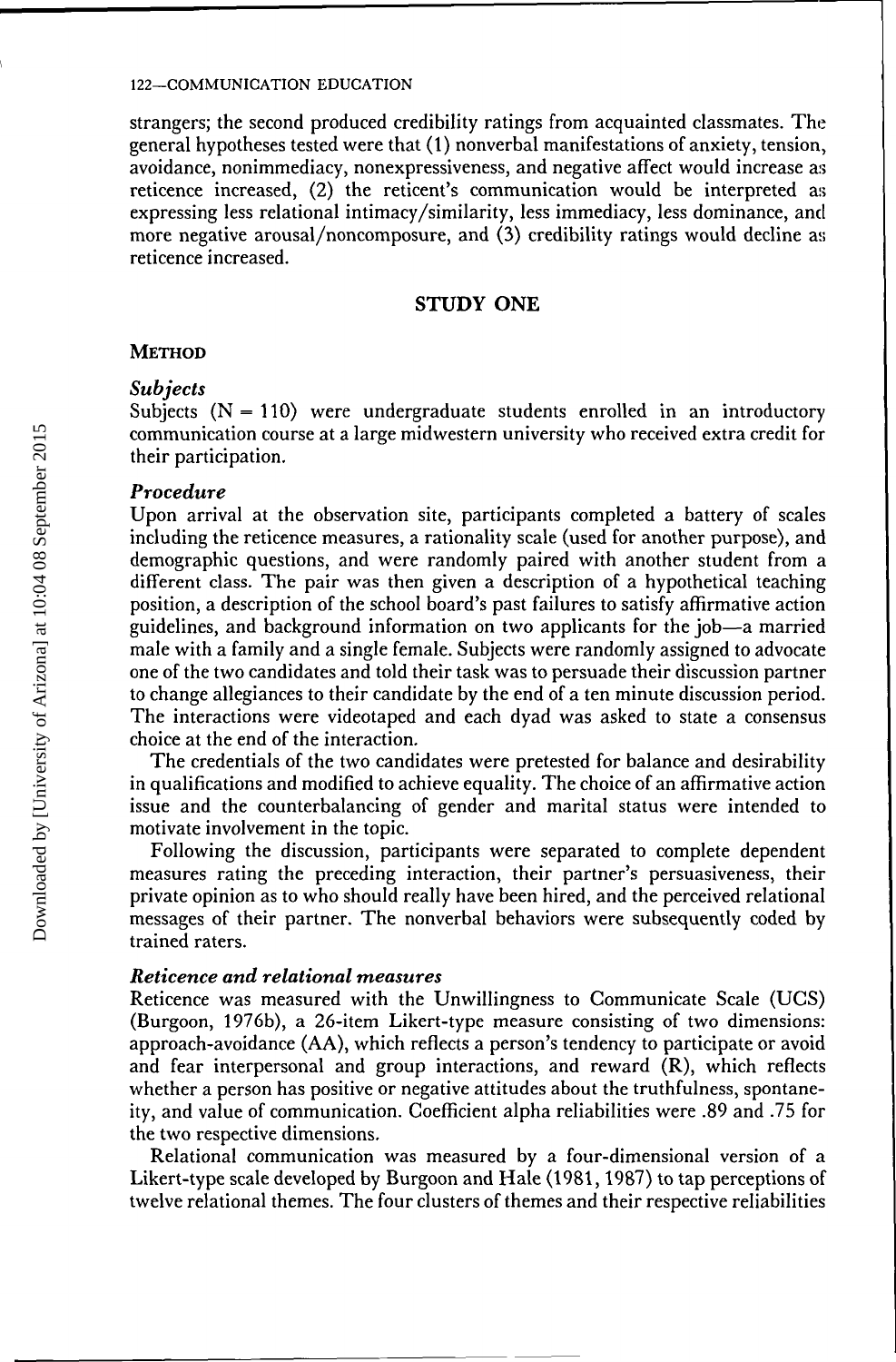in this investigation were (1) intimacy/similarity (messages indicating trust, depth, affection, friendliness, and perceived similarity), .78; (2) nonimmediacy (messages of detachment, distance, aloofness, boredom, coldness, superficiality, lack of intensity, and their opposites), .72; (3) dominance (messages of assertiveness, persuasiveness, ingratiation, and attempted control), .71; and (4) emotional arousal/composure/ informality (expressions of anxiety, emotional states, composure, receptivity to stimulation, and formality), .74.

# *Nonverbal behaviors*

The behaviors selected for observation were those that (1) had been used and validated in previous studies entailing anxiety and arousal or (2) were theoretically relevant and (3) were easily observable on videotape. Ratings were made for each two-minute time segment to maximize ease of coding then averaged across the total length of the interaction. Pairs of trained coders ( $N = 10$ ) were each responsible for rating a subset of related behaviors and received 20 to 30 hours of supervised training on videotapes before beginning actual coding.

Among *proxemic behaviors* observed, body orientation and distance adjustments were chosen as possible indicators of arousal and involvement (Burgoon & Aho, 1982; Patterson, 1968; Mehrabian, 1971). Directness of orientation was measured on a seven-point semantic differential from very direct to very indirect. Frequency counts were made on proxemic shifts (closer, farther, and reorienting). *Kinesic behaviors* included frequency counts of illustrators; shrug emblems; brief and long face, head, and object adaptors; total amount of gestures, as defined and validated by Friesen, Ekman and Wallbott (1979); and ratings on amount of random movement, rocking and twisting, and degree of gestural animation, using seven-point scales taken from Burgoon and Aho (1982). *Vocal behaviors* included seven semantic differential scales measuring fluency, variety, clarity, and pleasantness (which form a pleasantness dimension) and loudness, tempo, and intensity (which form a potency dimension) taken from Burgoon (1978), and a frequency count on nonfluencies, following Cook's (1965) categories of speech disturbances. Smoothness of turn exchanges was measured by computing percentages of smooth exchanges, talkovers, and interruptions (following Jaffe & Feldstein's [1970] definitions) for each two-minute period and rating the amount of backchanneling on a 1 (none) to 7 (frequent) scale. Finally, more global measures of the tone and style of the combined verbal and nonverbal behavior were taken with McCroskey and Wright's (1971) *Interaction Behavior Measure,* which is a twelve-item semantic differential scale incorporating the dimensions of verbosity, tension, interest, relevance, task-social orientation, and flexibility.

Because analyzing numerous measures separately risks Type I error and ignores the interrelatedness among nonverbal behaviors, exploratory factor analysis was used to reduce the variable set to a smaller number of independent clusters of behaviors.<sup>2</sup> The clusters that resulted, along with their respective interrater and coefficient alpha reliabilities (where computable), were: (1) proxemic shifts, .84, .93; (2) attentiveness (directness of orientation, brief face and body adaptors, long object adaptors), .84, .75; (3) animation (illustrators, shrugs, general animation, total gestures, interruptions), .94, .85; (4) long face and head adaptors, .96; (5) brief body adaptors, .61; (7) arousal (rocking and twisting, random movement, brief object adaptors), .85, .67; (8) vocal pleasantness, .76, .74; (9) vocal intensity, .89, .88; (10) smooth turn exchanges, .97; (11) interaction relevance and task-social orientation,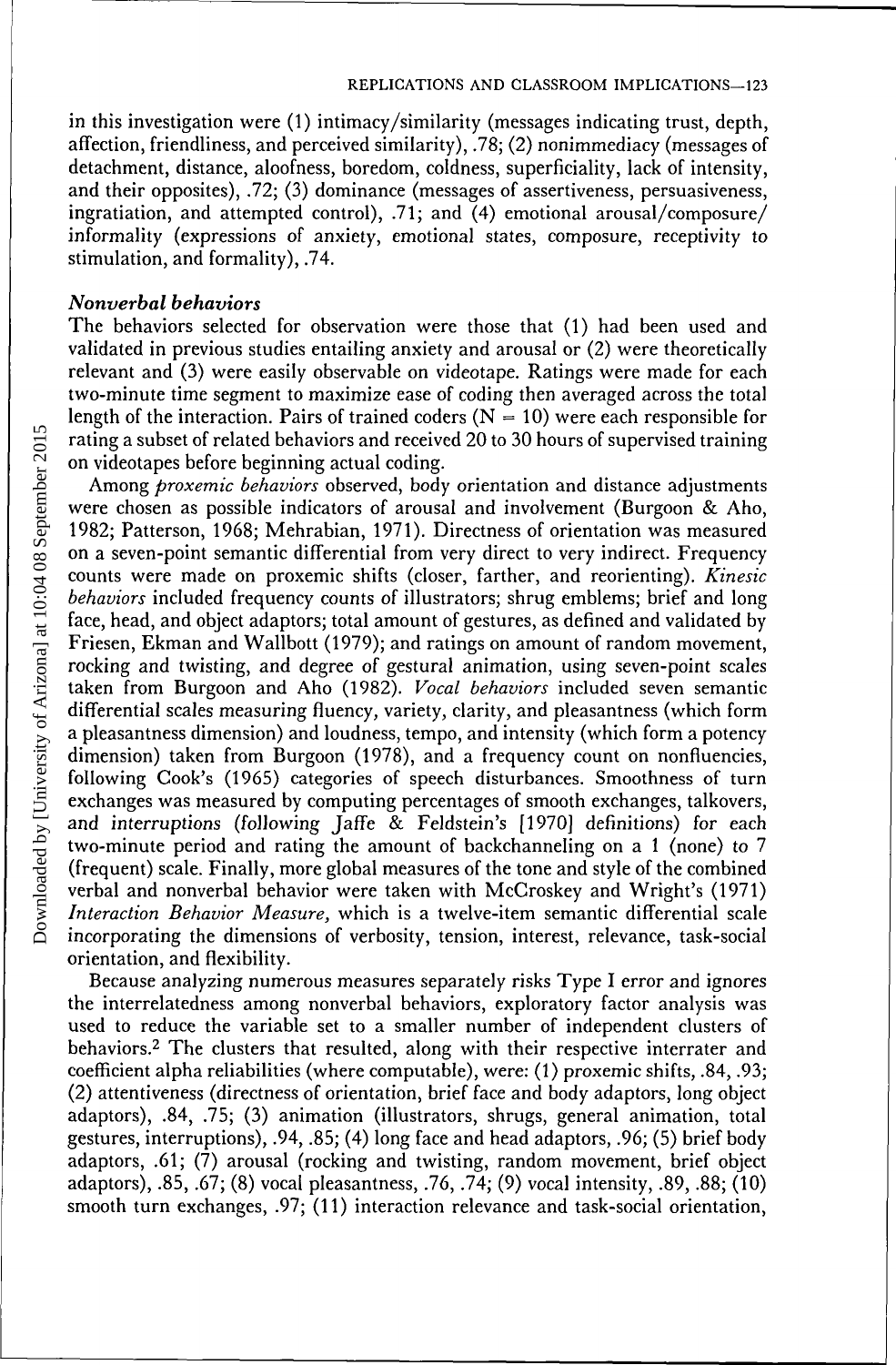.86, .93; **(12)** interaction verbosity and interest, .91, .92; (13) interaction flexibility, .82, .89; and (14) interaction tension, .71, .92.

## **RESULTS**

Significant or near significant effects are summarized in Table 1. Reticents showed only four noticeable differences in nonverbal performance. Those who are communication avoiders (AA scale) were less gesturally and vocally animated  $(r = -.21, r)$ corrected for attenuation =  $-.22$ , p < .05), showed weak tendencies to be more tense  $(r=.14,$  corrected  $r=.15, p < .10$ ) and to use fewer long face/head adaptors  $(r = -.14$ , corrected  $r = -.15$ ,  $p < .10$ ), while those who see communication as nonrewarding (R scale) tended to be less flexible ( $r = -.10$ , corrected  $r = -.12$ . p < .10). The use of fewer adaptors is opposite of the Burgoon and Koper (1984) findings.

Partner ratings of perceived relational communication also showed little impact due to reticence. Nonreward reticents (R scale) were perceived to express less intimacy and similarity ( $r = -.28$ , corrected  $r = -.36$ ,  $p < .05$ ) and showed a weak trend toward communicating more nonimmediacy  $(r = .11,$  corrected  $r = .15,$ p < .10). Contrary to Burgoon and Koper (1984), reticent avoiders (AA scale) were not perceived to differ from nonreticents in their relational communication.

# **DISCUSSION**

These meager results reveal that in this situation, reticence did not seriously debilitate performance nor did it result in widespread negative attributions regarding relational communication. The only sizable relationship was between negative attitudes toward communication and less expressed intimacy and similarity. Failure to detect more significant effects could not be attributed to low power:  $1 - B = .89$  to detect medium effect sizes and .55 to detect moderately small ones.

One explanation for the marginal effects of reticence is that the task itself, which allowed participants to refer frequently to the task information sheets and was less involving than had been hoped, may have mitigated against people demonstrating a lot of kinesic and vocal activity. Yet it was the combined kinesic and vocal animation and other kinesic behaviors that did yield any differences. Moreover, the voice should have still leaked tension and anxiety had the situation been a highly arousing one.

The alternative conclusion is that there are some circumstances under which reticents can perform as effectively as nonreticents, and this was one of them. Consistent with prior conclusions, the one-on-one, relatively informal setting appeared to minimize the communication difficulties for reticents, despite the fact that they were interacting with strangers, were being videotaped, and were asked to attempt persuasion, a more demanding communication task than merely sharing opinions. The second study, entailing a more formal, public, and difficult type of performance, permitted further examination of the reticent's response under stress.

## **STUDY TWO**

#### **METHOD**

#### *Subjects*

Subjects were 60 undergraduates (18 males and 42 females) enrolled in five randomly selected sections of a communication fundamentals course required across several colleges at a large southwestern university.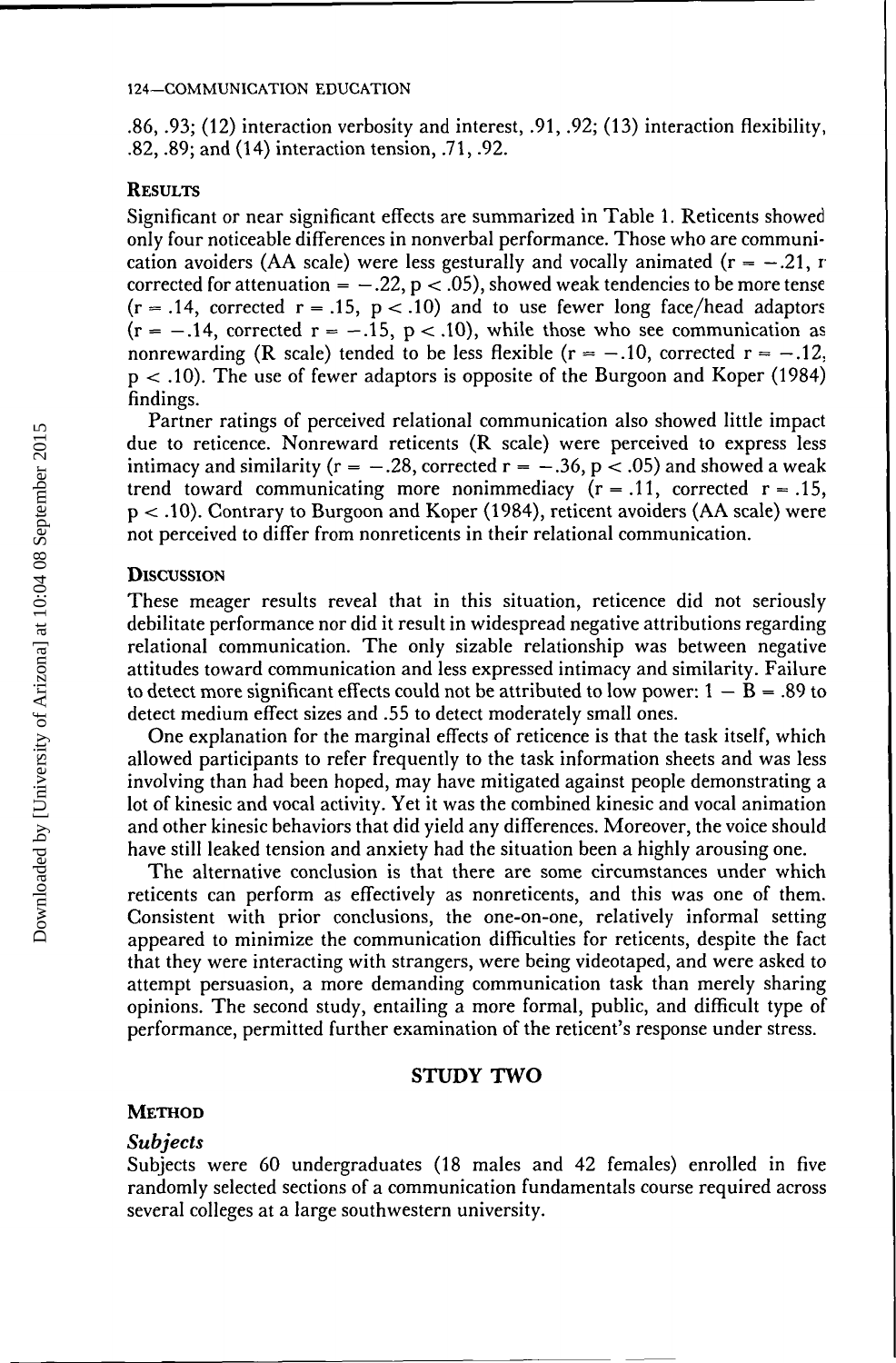# *Procedure*

Three to four weeks into a semester, subjects completed the reticence measures. Approximately seven to eight weeks later, during a unit on public speaking, students delivered a persuasive speech in class that was videotaped as a requirement. After each presentation, speakers were rated by half the class (on a rotating basis) on credibility measures. Class size ranged from 22 to 35. Subsequently, the videotaped speeches were coded on nonverbal behavior by two trained coders who made ratings after the first two and middle two minutes of the speech.

# *Reticence and credibility measures*

To maximize comparability with Study One, Burgoon and Koper (1984), and previous research, reticence was measured with the Unwillingness to Communicate Scale (Burgoon, 1976b) and a short form of the Personal Report of Communication Apprehension (PRCA) (McCroskey, 1978). The Likert-format PRCA introduces items related to public performance (as well as group and dyadic interaction) and includes more items reporting on experienced anxiety. It is the most widely accepted measure of communication reticence. Coefficient alpha reliabilities were .97 for the UCS-AA, .95 for the UCS-R, and .98 for the PRCA.

Credibility was measured by fifteen semantic differential items validated by McCroskey, Holdridge and Toomb (1974) as measures of five dimensions of source credibility in public speaking contexts. The five dimensions and their respective alpha reliabilities were: competence, .93; sociability, .92; composure, .92; character, .92; and extraversion, .91.

# *Nonverbal behaviors*

Thirteen vocalic and nine kinesic indicators that were readily observable in, and appropriate to, a public speaking context were coded, resulting in some changes from Study One. As a more precise measure of nonfluency, the five categories of speech disturbances (sentence changes, repetitions, sentence incompletions, nonfluencies and stuttering) were coded separately; four kinesic behaviors that were more visible from the frontal camera angle—amount of eye gaze, amount of backward lean, facial pleasantness and facial expressiveness—were added as possible indicators of nonimmediacy and nonaffiliativeness; and gestural categories were collapsed into illustrator gestures, face/head/body adaptors, object adaptors, and random limb movement/rocking and twisting for ease of coding.

Exploratory factor analysis was again used to identify composites of interrelated behaviors. The resultant measures and their respective interrater and interitem reliabilities were: *(I) fluency,* .69, .86; (2) *vocal pleasantness,* .57, .71; (3) *vocal potency,* .53, .58; (4) *immediacy and expressiveness* (backward lean, eye contact, facial pleasantness, facial expressiveness, and illustrator gestures), .79, .77; (5) *postural tension/rigidity* (single item), .69; (6) *face/head/body adaptors* (single item), .79; (7) *object adaptors* (single item), .72; and (8) *random movement/rocking and twisting* (single item), .60.

Training for the two coders consisted of 40 hours of instruction and supervised practice coding on sample speech tapes.

# RESULTS

To differentiate the arousal common at the outset of a speech (see Porter, 1974) from more sustained indications of stress, results for the initial and intermediate twominute segments were analyzed separately. The significant effects, summarized in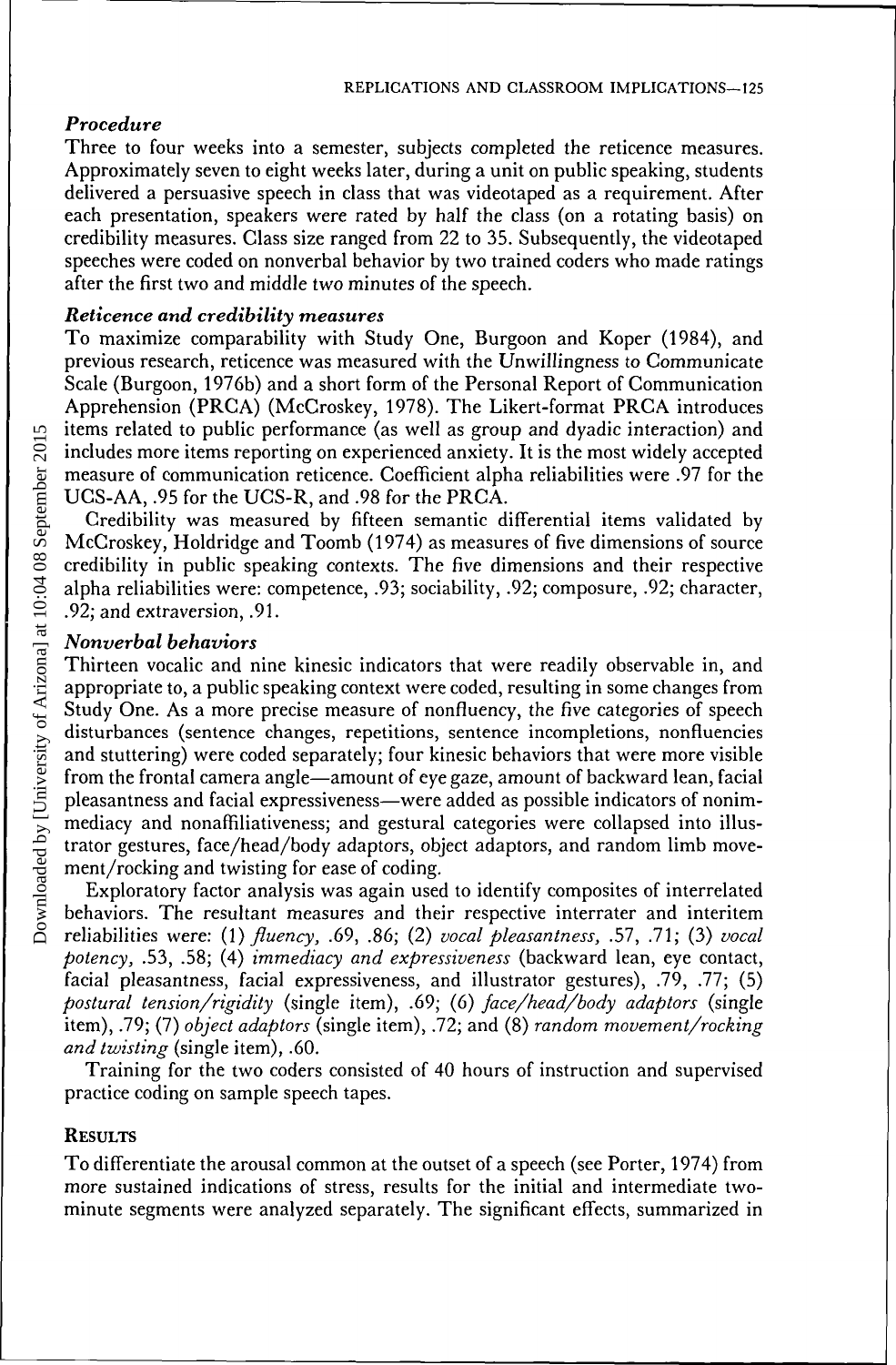Table 1, reveal that reticence again had limited impact on performance. Communication avoiders (UCS-AA scale) demonstrated less vocal potency, but only during the initial minutes ( $r = -.24$ , corrected  $r = -.32$ ,  $p < .05$ ), and fewer adaptors during both time periods ( $r_1 = -.20$ ,  $r_2 = -.28$ , corrected  $r_1 = -.23$ , corrected  $r_2 = -.32$ ,  $p < .05$ ). Nonreward reticents (UCS-R scale) showed only a decrease in object adaptors in both time periods  $(r_1 = -.22, r_2 = -.25,$  corrected  $r_1 = -.26$ , corrected  $r_2 = -.30$ ,  $p < .05$ ) and a trend toward more postural tension/rigidity (r = .18, p < .10). Apprehensives (PRCA scale) also used fewer adaptors during both time periods ( $r_1 = -.23$ ,  $r_2 = -.30$ , corrected  $r_1 = -.26$ , corrected  $r_2 = -.34$ ,  $p < .05$ ) and less random lower trunk movement during the initial minutes  $(r = -.22)$ ,  $p < .05$ ).

Credibility ratings supplied by acquainted classmates at the end of the speech showed an impact of reticence only among avoiders and apprehensives and on only two dimensions. Avoiders were seen as less composed ( $r = -.30$ , corrected  $r = -.32$ .  $p < .05$ ) and less extraverted ( $r = -.32$ , corrected  $r = -.34$ ,  $p < .05$ ). The same pattern held for apprehensives (composure  $r = -.29$ , corrected  $r = -.30$ ,  $p < .05$ ; extraversion  $r = -.33$ , corrected  $r = -.35$ ,  $p < .05$ ).

## **DISCUSSION**

 $\equiv$ 

These results are consistent with Study One and bolster the claim that the reticence syndrome does not inexorably debilitate speaker performance. Although reticents do exhibit some behavioral indicators of avoidance, anxiety, and negative arousal, these indicators are few, and in some cases, transient.

Moreover, the cue patterns differ by dimension of reticence. The most pronounced behavioral manifestation is reduced vocal potency (loudness, tempo, intensity and variety) among avoiders, but this occurs primarily at the beginning of the speech. Avoiders (UCS-AA scale) as well as apprehensives (PRCA) also exhibit fewer

| I LAULING, UTUDILO UNLIMID INC                                                                                        |           |        |               |         |         |
|-----------------------------------------------------------------------------------------------------------------------|-----------|--------|---------------|---------|---------|
|                                                                                                                       | Study One |        | Study Two     |         |         |
|                                                                                                                       | UCS-AA    | UCS-R  | <b>UCS-AA</b> | UCS-R   | PRCA    |
| Nonverbal Behaviors                                                                                                   |           |        |               |         |         |
| Gestural/vocal animation                                                                                              | $-.22$    |        |               |         |         |
| Postural tension/rigidity                                                                                             | .15       |        |               | $-.221$ |         |
| Face/head/body adaptors                                                                                               | $-.15$    |        | $-.27$        |         | $-.30$  |
| Object adaptors                                                                                                       |           |        |               | $-.28$  |         |
| Random movement                                                                                                       |           |        |               |         | $-.291$ |
| Vocal potency                                                                                                         |           |        | $-.321$       |         |         |
| Flexibility                                                                                                           |           | $-.12$ |               |         |         |
|                                                                                                                       |           |        |               |         |         |
|                                                                                                                       |           | $-.36$ |               |         |         |
| Nonimmediacy                                                                                                          |           | .15    |               |         |         |
|                                                                                                                       |           |        |               |         |         |
|                                                                                                                       |           |        | $-.32$        |         | $-.30$  |
| Extraversion                                                                                                          |           |        | $-.34$        |         | $-.35$  |
| Relational Message Perceptions (Study One)<br>Intimacy/similarity<br>Credibility Perceptions (Study Two)<br>Composure |           |        |               |         |         |

TABLE 1

SIGNIFICANT CORRELATIONS BETWEEN RETICENCE MEASURES AND COMMUNICATION PERFORMANCE AND PERCEPTIONS, STUDIES ONE AND TWO

Note: The tabled coefficients are all corrected for attenuation. All corrected coefficients above .30 are significant at the .01 level. In Study Two, where both time periods produced significant correlations, the correlations have been averaged.

'Time period one only.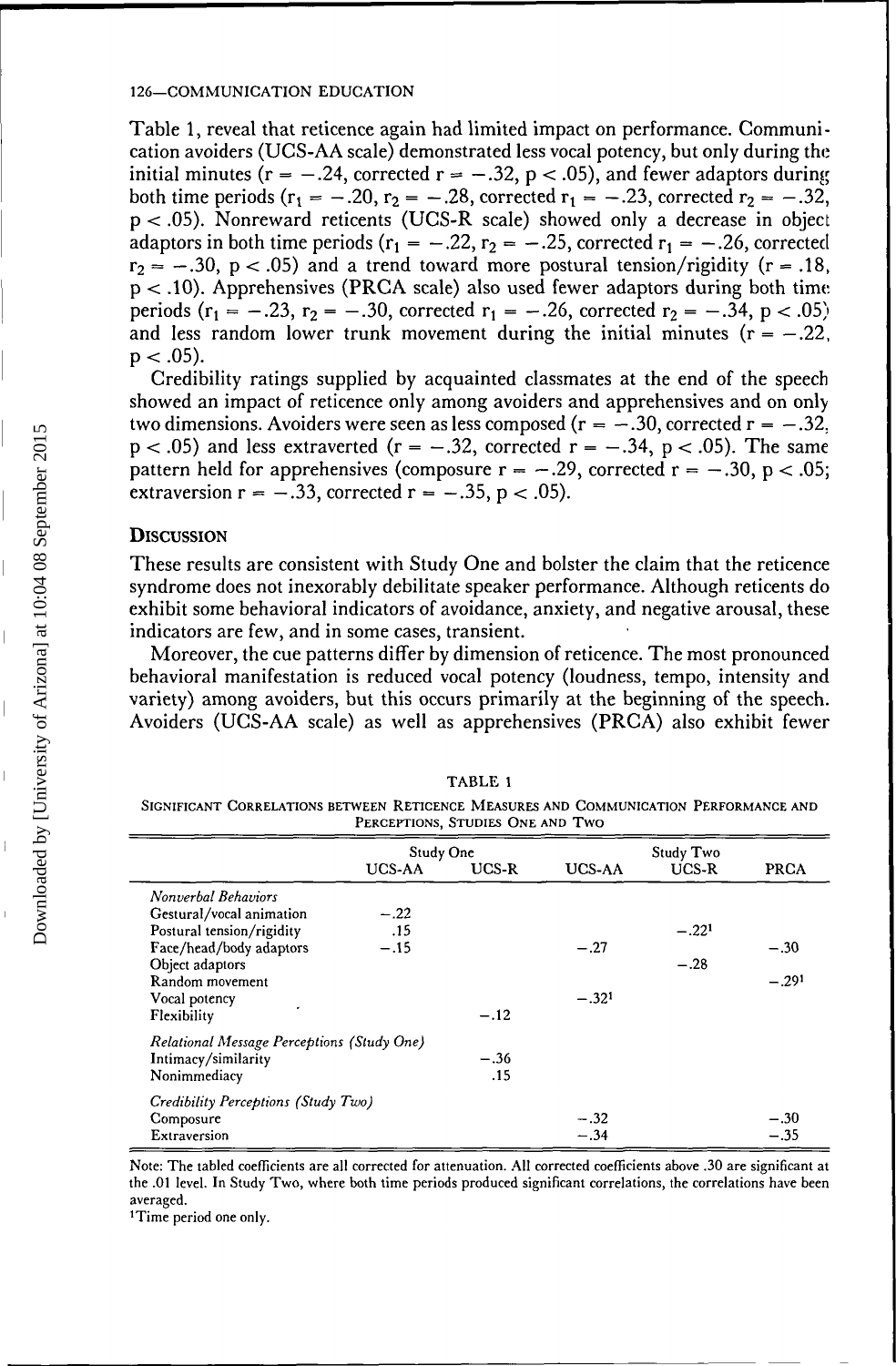adaptor behaviors, and apprehensives display less random movement at the outset. Finally, nonreward reticents (UCS-R scale) display fewer object adaptors throughout the speech and more postural tension at the outset. Overall, the nonverbal pattern across subgroups is one of greater restraint and "tightness" and less expressiveness and animation, which is the same general pattern found previously.

That this pattern emerged despite the public speaking task being a more difficult and potentially stressful one suggests either that inwardly experienced apprehension and cognitive predispositions to withdraw from communication do not always translate into outward decrements in performance or that reticents learn to ameliorate behavioral manifestations.

The results of this study also indicate that communication reticence does not consistently produce unfavorable speaker evaluations. Reticents only received lower credibility ratings on composure and extraversion, the two most likely to be associated with activation and anxiety behaviors. However, research elsewhere suggests that these dimensions exert less influence than either the competence or sociability dimensions on speaker persuasiveness (Burgoon, Birk, & Pfau, 1986), which may mean that the lower credibility ratings are relatively inconsequential.

## **SUMMARY**

The combined results from these two investigations and the two from Burgoon and Koper (1984) can be viewed as the case of the half empty or half full cup. On the "empty" side of the ledger, the preponderance of evidence to date on the detrimental consequences of reticence cannot be discounted. Reticents do present a consistent and perceptible profile of nonverbal behaviors characterized by more negative forms of arousal (e.g., face-covering, body-blocking, and postural tension), more rigidity and stiffness (e.g., less random movement, less gesturing, less head turning and sometimes less adaptor behavior), less expressiveness (e.g., less vocal potency and gestural animation), and less immediacy and involvement (e.g., less eye contact, head nodding, facial pleasantness, and direct orientation). The result is that the reticent's communication style may be interpreted by strangers as expressing nonintimacy, detachment, submissiveness and noncomposure. It may also reduce credibility and attraction among strangers.

On the "full" side of the ledger, this behavioral profile typically does not appear in full strength. Any one individual may only exhibit a few of the cues and to only a slightly greater degree than nonreticents. Rather than being a pattern of highly visible anxiety cues, it is one of damped behavior, making nervousness less noticeable. Moreover, the pattern is least apparent in informal, interpersonal or familiar circumstances. Finally, it may have negligible interpersonal consequences once reticents break through the first impressions barrier. Acquaintances merely see the reticent as less composed and extraverted, not as less competent, trustworthy or sociable, while friends, possibly out of sympathy, may actually compensate for a reticent's avoidant and anxious behavior and perceive the reticent as more attractive, competent and intimate than nonreticents.

These results have important implications for the classroom. They demonstrate that a reticence predisposition need not inevitably lead to poor performance and negative consequences. Thus, reticent students should be reassured that their communication style is neither so glaring nor so deficient that it is readily noticed and denigrated by others. To the extent that they come to believe their behavior is not markedly different than others and that outward manifestations of anxiety or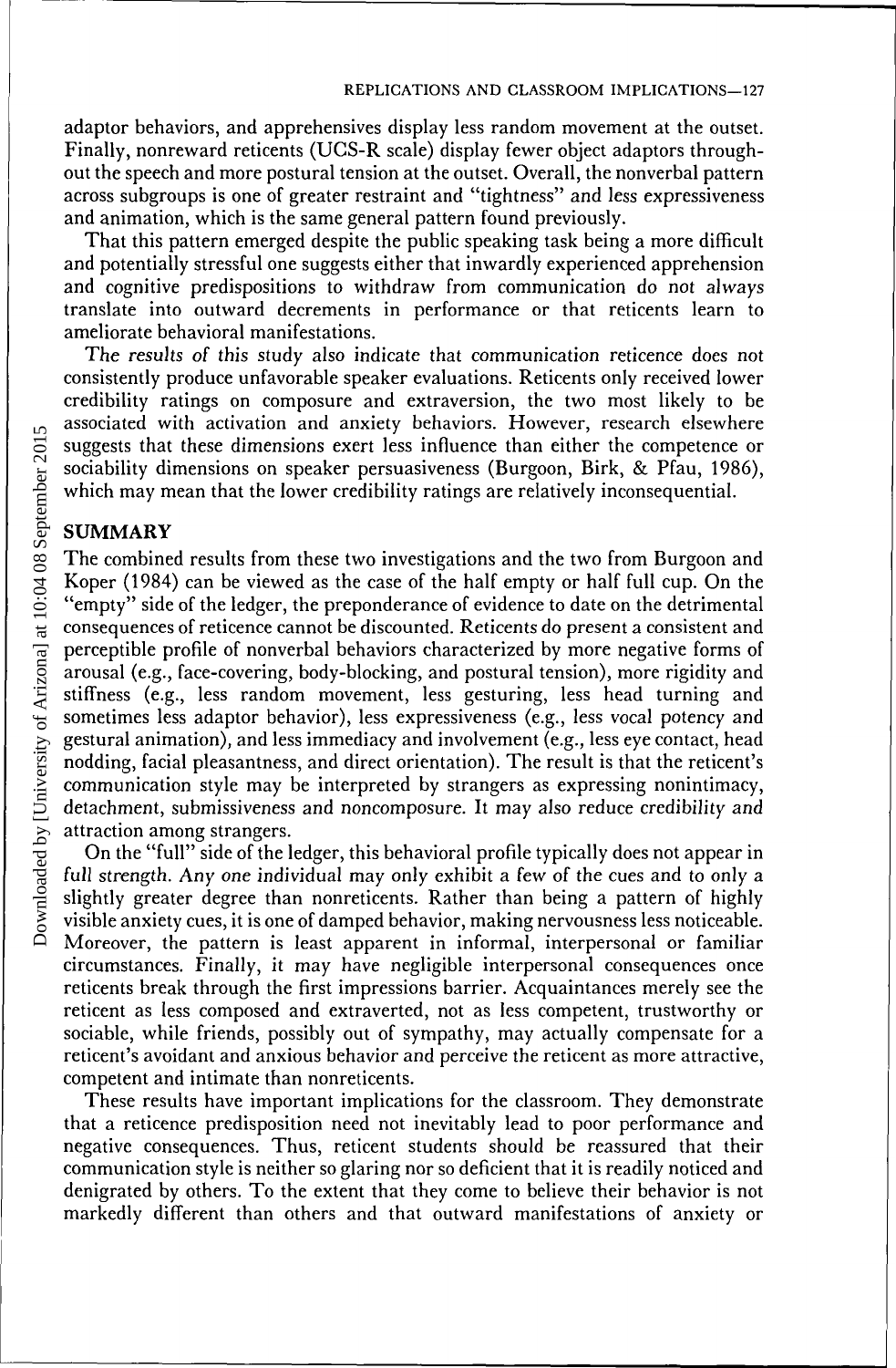awkwardness generally dissipate rather quickly, they may become less self-conscious and set more reasonable expectations for their own behavior.

These results also identify features of the reticent's communication style that can be easily remediated. For example, reticents can be encouraged to increase eye contact, to increase speaking tempo, and to give more positive feedback to others in the form of more facial pleasantness and nodding. As more knowledge becomes available about the actual nonverbal and verbal styles of reticence, it should further facilitate making specific recommendations for improved performance. The important conclusion at this point is that reticents are capable of performing in a relatively normal fashion and that deficiencies in behavior are readily correctable.

## NOTES

<sup>1</sup>We have adopted Burgoon and Hale's (1984) use of the term "communication reticence" to refer to the collection of predispositions related to communication anxiety, avoidance, fear, reticence, and negative evaluations.

<sup>2</sup>Criteria for retaining factors and items from the varimax rotated solutions were that (1) the eigenvalue associated with a factor exceeded 1.0, (2) the factor contained at least two items with primary loadings exceeding .50, and (3) the Scree test demonstrated satisfactory incremental variance accounted for by the factor.

### REFERENCES

- Anderson, P. A., & Coussoule, A. R. (1980). The perceptual world of the communication apprehensive: The effect of communication apprehension on interpersonal perception. *Communication Quarterly, 28,* 44-50.
- Argyle, M. (1967). *The psychology of interpersonal behavior.* Baltimore: Penguin Books.

Behnke, R. R., Beatty, M. J., & Kitchens, J. T. (1978). Cognitively experienced speech anxiety as a predictor oi' trembling. *Western Journal of Speech Communication, 42,* 270-275.

- Burgoon, J. K. (1976a). Coping with communication anxiety and reticence in the classroom. *Florida Speech Communication Journal, 4,* 13-21.
- Burgoon, J. K. (1976b). The unwillingness-to-communicate scale: Development and validation. *Communication Monographs, 43,* 60-69.
- Burgoon, J. K. (1978). Attributes of the newscaster's voice as predictors of his credibility. *Journalism Quarterly, 55,* 276-281.
- Burgoon, J. K., & Aho, L. (1982). Three field experiments on the effects of violations of conversational distance. *Communication Monographs, 49,* 71-88.
- Burgoon, J. K., Birk, T., & Pfau, M. (1986). The pattern of influence: The relationship between nonverbal behaviors, source credibility, and persuasion. Unpublished manuscript under review.
- Burgoon, J. K., & Burgoon, M. (1974). Unwillingness to communicate, anomia-alienation, and communication apprehension as predictors of small group communication. *The Journal of Psychology, 88,* 31-38.
- Burgoon, J. K., & Hale, J. L. (1981, November). *Dimensions of relational messages.* Paper presented at the Annual Meeting of the Speech Communication Association, Anaheim, CA.
- Burgoon, J. K., & Hale, J. L. (1983). Dimensions of communication reticence and their impact on verbal encoding. *Communication Quarterly, 31,* 302-312.
- Burgoon, J. K., & Hale, J. L. (1987). Validation and measurement of the fundamental themes of relational communication. *Communication Monographs, 54,* 19-41.
- Burgoon, J. K., & Koper, R. L. (1984). Nonverbal and relational communication associated with reticence. *Human Communication Research, 10,* 601-626.
- Cheek, J. M., & Buss, A. H. (1981). Shyness and sociability. *Journal of Personality and Social Psychology, 39,* 330-339.
- Clevenger, T., Jr. (1959). A synthesis of experimental research in stage fright. *Quarterly Journal of Speech, 45,* 134-145.
- Conville, R. (1974). Linguistic nonimmediacy and communicators' anxiety. *Psychological Reports, 35,* 1107-1114.
- Cook, M. (1965). Anxiety, speech disturbances, and speech rate. *British Journal of Social and Clinical Psychology, 4,* 1-7.
- Daly, J. A. (1978). Communication apprehension and behavior: Applying a multiple act criteria. *Human Communication Research, 4,* 208-216.
- Daly, J. A., & McCroskey, J. C. (1975). Occupational choice and desirability as a function of communication apprehension. *Journal of Counseling Psychology, 22,* 309-313.
- Dickens, M., & Parker, W. R. (1951). An experimental study of certain physiological, introspective, and rating scale techniques for the measurement of stage fright. *Speech Monographs, 18,* 243-255.
- Fenton, R. J., & Hopf, T. S. (1976, December). *Some effects of communication inhibition on small groups: Participation, member satisfaction, perceived effectiveness, credibility, and leadership.* Paper presented at the annual meeting of the Speech Communication Association, San Francisco.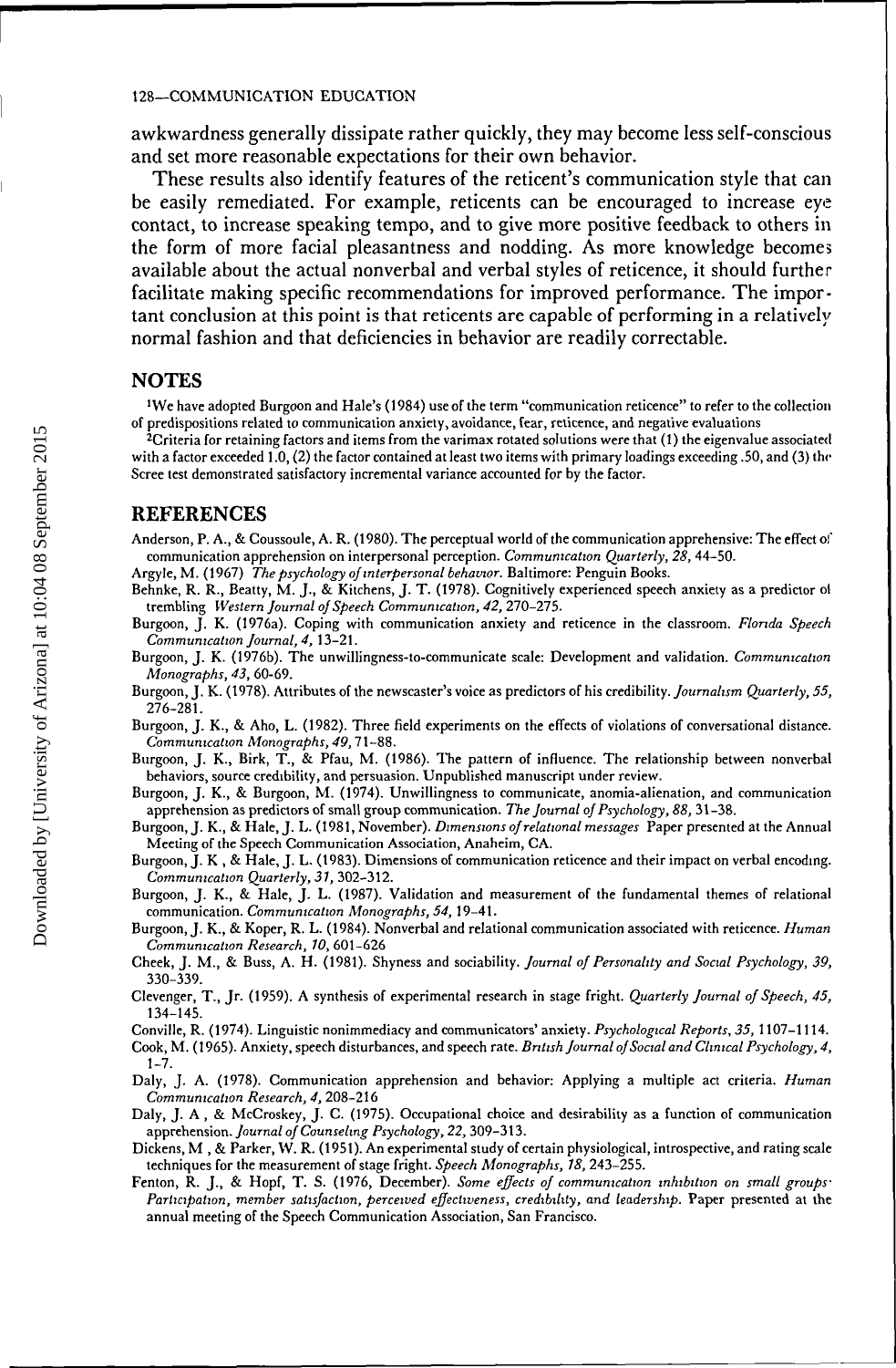- Freimuth, V. S. (1976). The effects of communication apprehension on communication effectiveness. *Human Communication Research, 2,* 289-298.
- Friesen, W. V., Ekman, P., & Wallbott, H. (1979). Measuring hand movements. *Journal of Nonverbal Behavior, 4,* 97-113.
- Gilkinson, H. (1942). Social fears as reported by students in college speech classes. *Speech Monographs, 9,* 141-160.
- Gilkinson, H., & Knower, F. (1940). Individual differences among students of speech as revealed by psychological tests. *Quarterly Journal of Speech, 26,* 243-255.
- Harris, K. R. (1980). The sustained effects of cognitive modification and informed teachers on children's communication apprehension. *Communication Quarterly, 28,* (4), 47-56.
- Hunter, A. D. (1935). A comparison of introverted and extroverted high school speakers. *Speech Monographs, 2,* 504-518.
- Jaffe, J., & Feldstein, S. (1970). *Rhythms of dialogue.* New York: Academic Press.
- Jordan, W. J., & Powers, W. G. (1978). Verbal behavior as a function of apprehension and social context. *Human Communication Research, 4,* 294-300.
- Knapp, M. L., Hart, R. P., & Dennis, H. S. (1974). An exploration of deception as a communication construct. *Human Communication Research, 1,* 15-29.
- Lerea, L. A. (1956). A preliminary study of the verbal behavior of stage fright. *Speech Monographs, 23,* 220-233.
- Levin, H., Baldwin, A. L., Gallwey, M., & Paivio, A. (1960). Audience stress, personality, and speech. *Journal of Abnormal and Social Psychology, 61,* 469-473.
- Lustig, M. W. (1974, December). *Verbal reticence: A reconceplualization and preliminary scale development.* Paper presented at the annual meeting of the Speech Communication Association, Chicago.
- Lustig, M. W. (1980). Computer analysis of talk-silence patterns in triads. *Communication Quarterly, 28,* 3-12.
- Lustig, M. W., & Grove, T. G. (1975). Interaction analysis of small problem-solving groups containing reticent and non-reticent members. *Western Speech Communication, 39,* 155-164.
- Mahl, G. F. (1959). Measuring the patient's anxiety during interviews from "expressive" aspects of his speech. *Transactions, New York Academy of Science, Series II* (Vol. 21, pp. 249-257).
- McCroskey, J. C. (1970). Measures of communication-bound anxiety. *Speech Monographs, 37,* 269-277.
- McCroskey, J. C. (1972). The implementation of a large-scale program of systematic desensitization for communication apprehension. *Speech Teacher, 21,* 259-260.
- McCroskey, J. C. (1976). The effects of communication apprehension on nonverbal behavior. *Communication Quarterly, 24,* 39-44.
- McCroskey, J. C. (1977). Oral communication apprehension: A summary of recent theory and research. *Human Communication Research, 4,* 78-95.
- McCroskey, J. C. (1978). Validity of the PRCA as an index of oral communication apprehension. *Communication Monographs, 45*, 192-203.
- McCroskey, J. C., & Daly, J. A. (1976). Teachers' expectations of the communication apprehensive child in the elementary school. *Human Communication Research, 3,* 67-72.
- McCroskey, J. C. (1984). The communication apprehension perspective. In J. A. Daly & J. C. McCroskey (Eds.), *Avoiding communication: Shyness, reticence, and communication apprehension* (pp. 13-38). Beverly Hills, CA: Sage.
- McCroskey, J. C., Daly, J. A., Richmond, V. P., & Cox, B. G. (1975). The effects of communication apprehension of interpersonal attraction. *Human Communication Research, 2,* 51-65.
- McCroskey, J. C., Holdridge, W., & Toomb, J. K. (1974). An instrument for measuring the source credibility of basic speech communication instructors. *Speech Teacher, 23,* 26-33.
- McCroskey, J. C., & McVetta, R. W. (1978). Classroom seating arrangements: Instructional communication theory versus student preference. *Communication Education, 27,* 99-111.
- McCroskey, J. C., & Richmond, V. P. (1976). The effects of communication apprehension on the perception of peers. *Western Speech Communication, 40,* 14-21.
- McCroskey, J. C, & Richmond, V. P. (1979). The impact of communication apprehension on individuals in organizations. *Communication Quarterly, 27,* 55-61.
- McCroskey, J. C., & Sheahan, M. E. (1978). Communication apprehension, social preference, and social behavior in a college environment. *Communication Quarterly, 26,* 41-45.
- McCroskey, J. D., & Wright, D. W. (1971). The development of an instrument for measuring interaction behavior in small groups. *Speech Monographs, 38,* 335-340.
- Mehrabian, A. (1971). *Silent messages.* Belmont, CA: Wadsworth.
- McKinney, B. C. (1982). The effects of reticence on group interaction. *Communication Quarterly, 30,* 124-128.
- Mortensen, C. D., & Arntson, P. H. (1974). The effects of predispositions toward verbal behavior in interaction patterns in dyads. *Quarterly Journal of Speech, 61,* 421-430.
- Mortensen, C. D., Lustig, M. W., & Arntson, P. H. (1980). Predispositions toward verbal behavior in task-oriented interaction. *Human Communication Research, 3,* 239-252.
- Mulac, A., & Sherman, A. R. (1974). Behavioral assessment of speech anxiety. *Quarterly Journal of Speech, 2,* 134-143.
- Mulac, A., & Sherman, A. R. (1975). Relationships among four parameters of speaker evaluation: Speech skill, source credibility, subjective speech anxiety, and behavioral speech anxiety. *Speech Monographs, 42,* 302-310.